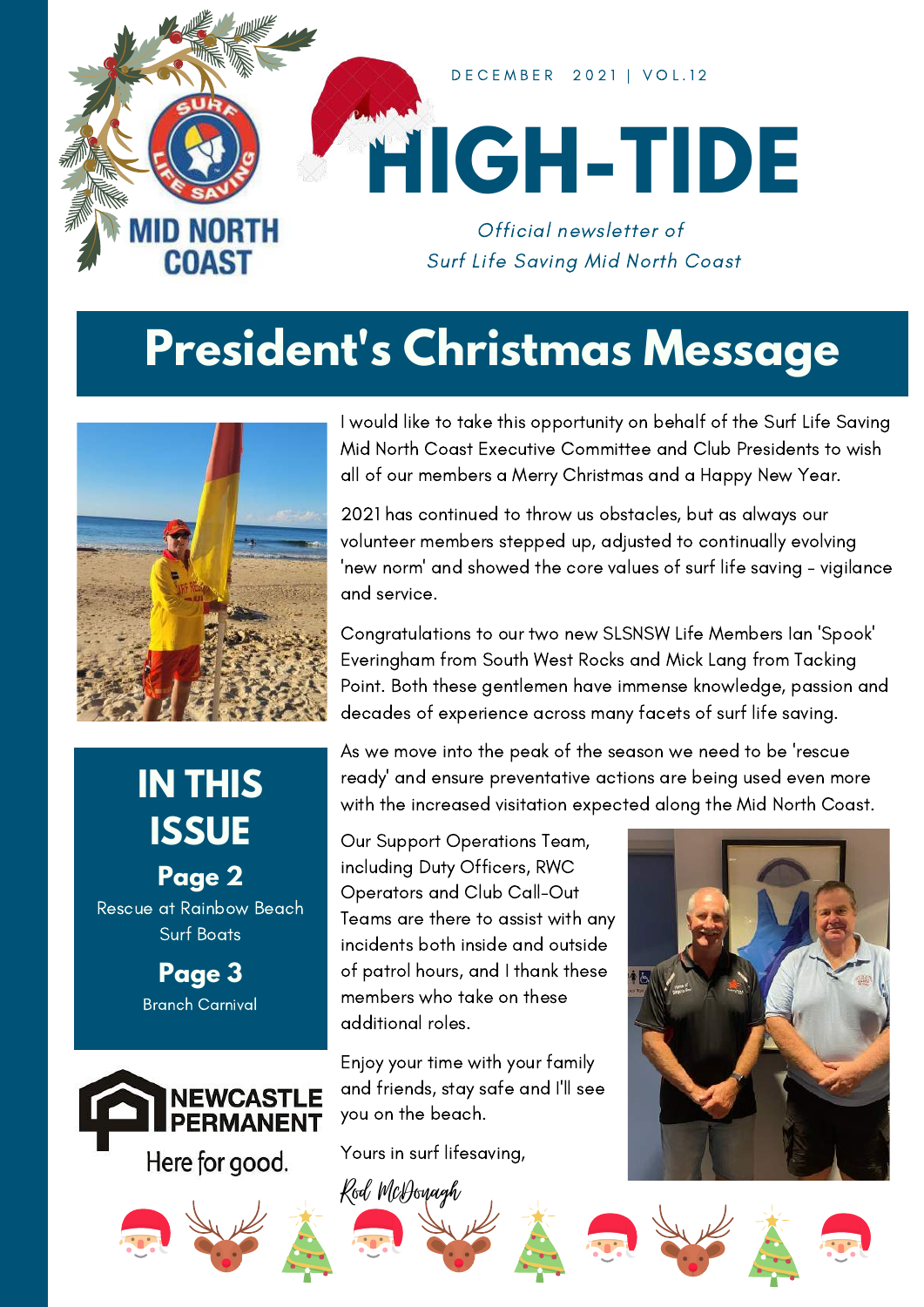## **Education News**



All patrolling members need to ensure they have completed their wet and dry proficiency and it is processed by 31st December. Members can check their awards via the SLSA Members Portal. Congratulations to those members who have recently gained their Bronze Medallion or Surf Rescue Certificate. All our Trainers, Assessors and Facilitators are highly skilled and knowledgeable and put in some very long hours to ensure the candidates are trained to the highest level and ready for assessment.

# **New RWC Operators**

Six SLSMNC members have recently gained their RWC (Jetski) award. This is a great achievement and important addition to our support Operations Team. The six members are:

Malcolm Green - South West Rocks SLSC Josh McLaren - South West Rocks SLSC Will Smith - South West Rocks SLSC Danny Suitor - Port Macquarie SLSC Josh Lawrence - Tacking Point SLSC Gayl Ellis - Wauchope-Bonny Hills SLSC Thanks to the Education Team for their efforts in imparting their skills and knowledge to these new recruits. Expressions of Interest for more RWC Operators will be sent out early in the new year.



## **Nippers Are Back!**

Finally, our junior members are back on the sand and in the water for the season. It has been a late start but numbers are increasing in the younger membership categories as the season progresses. Thank-you to all those people that assist with keeping our Nippers on the beach and safe in the water!



TPSLSC With inclement weather it wasn't the start they hoped for but the sausage sangas went down a treat





WBHSLSC A great start to the season!



SWRSLSC The boys showing us how it's done!



KCHSLSC Nippers lined up and ready to g<sub>o</sub>



HHSLSC Lots of thongs!



MSHSLSC Nippers having fun in the water!